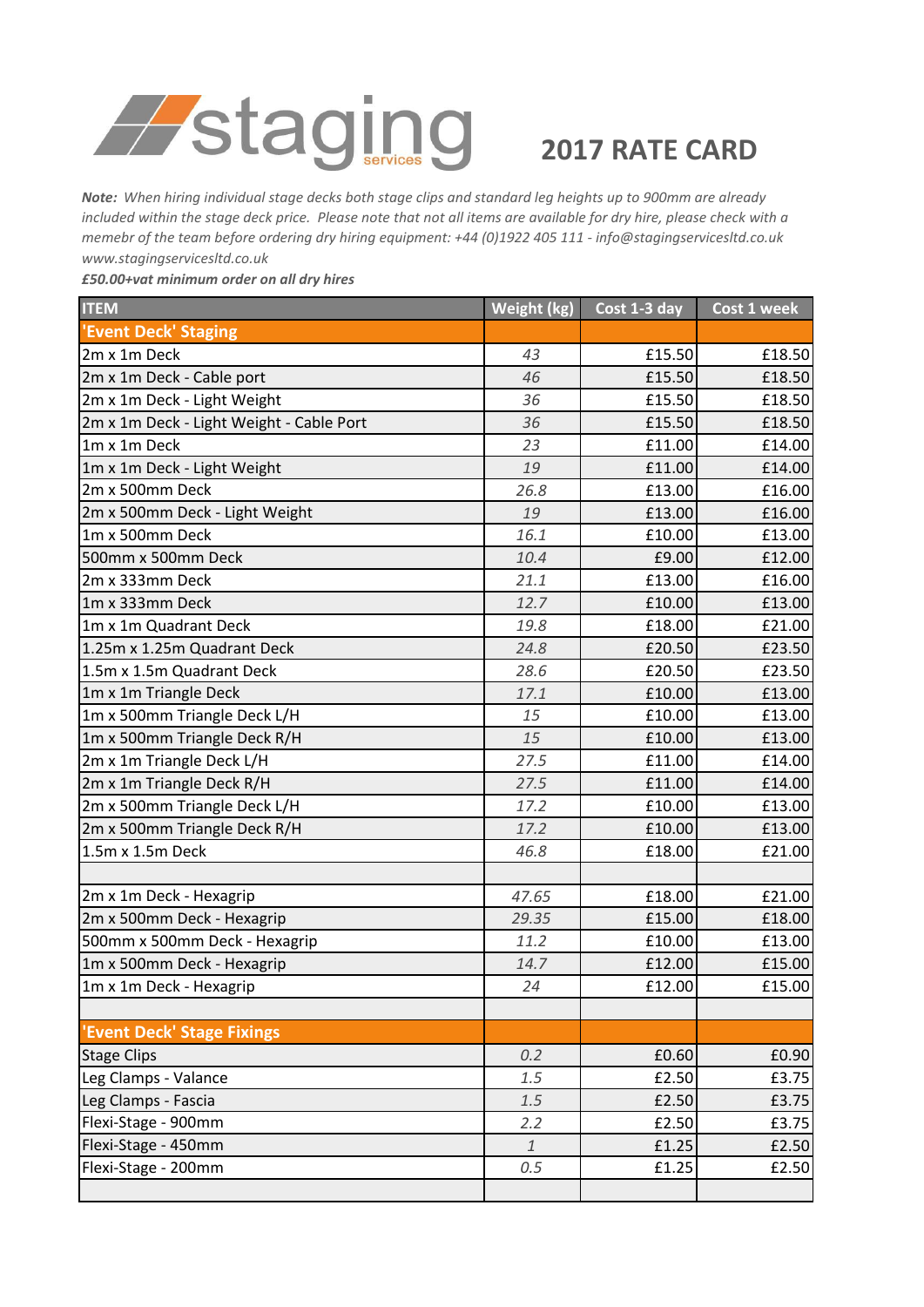| 'Event Deck' Stage Legs                              |                |        |        |
|------------------------------------------------------|----------------|--------|--------|
| Stage Legs - 150mm - 900mm                           | 0.6            | £0.60  | £0.90  |
| Stage Legs - 900mm - 1800mm                          | 3              | £1.25  | £1.75  |
|                                                      |                |        |        |
| <b>Height Adjustable Leg Jacks</b>                   |                |        |        |
| Mini Jacks                                           | 1.2            | £0.60  | £0.90  |
| Long Jacks                                           | 2.1            | £0.90  | £1.25  |
| Timber Pads - 36mm                                   | $\mathbf{1}$   | £0.60  | £0.90  |
|                                                      |                |        |        |
| <b>Modular Treads c/w hand rails</b>                 |                |        |        |
| Treads - 2 Step                                      | 39             | £18.75 | £21.75 |
| Treads - 3 Step                                      | 58.5           | £28.00 | £32.50 |
| Treads - 4 Step                                      | 78             | £37.50 | £43.50 |
| Treads - 5 Step                                      | 97.5           | £47.00 | £54.50 |
| Treads - 6 Step                                      | 117            | £56.25 | £65.25 |
| Treads - 7 Step                                      | 136.5          | £65.50 | £76.00 |
| Treads - 8 Step                                      | 156            | £75.00 | £87.00 |
| Treads - 9 Step                                      | 175.5          | £84.00 | £97.50 |
|                                                      |                |        |        |
| <b>Stage Valance</b>                                 |                |        |        |
| Valance - 150mm - 600mm - Metres                     | 0.35           | £3.75  | £4.75  |
| Valance - 750mm - 1500mm - Metres                    | 1.25           | £5.00  | £6.00  |
|                                                      |                |        |        |
| PVC Valance - 300mm - Metres                         | 0.6            | £3.75  | £4.75  |
| PVC Valance - 450mm - Metres                         | 0.9            | £3.75  | £4.75  |
| PVC Valance - 850mm - Metres                         | 1.3            | £5.00  | £6.00  |
| PVC Valance - 1450mm - Metres                        | $\overline{2}$ | £5.00  | £6.00  |
|                                                      |                |        |        |
| <b>Stock Stage Fascia</b>                            |                |        |        |
| Fabric Covered Fascia - 150mm - 600mm - Metres       |                | £7.00  | £9.50  |
| Fabric Covered Fascia - 750mm - 1200mm - Metres      |                | £9.50  | £13.00 |
|                                                      |                |        |        |
| Painted fascia and other finish available on request |                |        |        |
|                                                      |                |        |        |
| <b>Balustrade</b>                                    |                |        |        |
| Balustrade - 1000mm                                  | 17             | £9.50  | £14.00 |
| Balustrade - 900mm                                   | 16             | £9.50  | £14.00 |
| Balustrade - 500mm                                   | 12.3           | £5.75  | £7.00  |
| Balustrade - 450mm                                   | 11.5           | £5.75  | £7.00  |
| Balustrade - 250mm                                   | 7.6            | £4.00  | £5.00  |
| <b>Balustrade - Corner Post</b>                      | 2.8            | £4.00  | £5.00  |
| Balustrade - Extendable Corner                       | 9.35           | £7.00  | £9.00  |
| Balustrade - 45° Corner                              |                | £7.00  | £9.00  |
|                                                      |                |        |        |
| White Ornate Balustrade - 1000mm                     | 16             | £9.50  | £14.00 |
| White Ornate Balustrade - 500mm                      | 7.9            | £5.75  | £7.00  |
|                                                      |                |        |        |
| <b>LED Glass Balustrade</b>                          |                |        |        |
| LED Balustrade - 900mm                               | 23             | £22.00 | £30.50 |
| LED Balustrade - 450mm                               | 13.5           | £18.75 | £27.25 |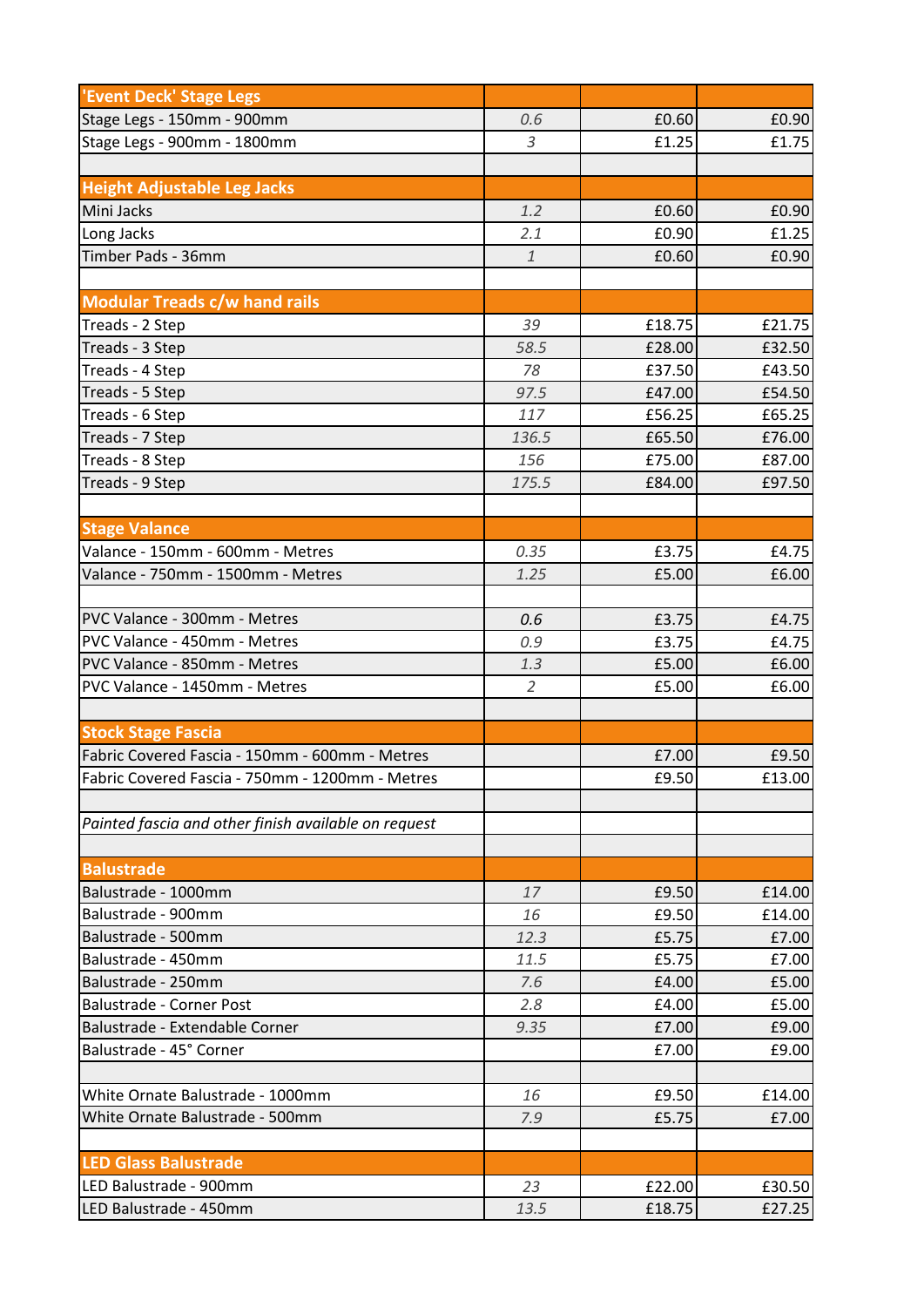| LED Balustrade - Dwarf - 900mm         | 21.6  | £22.00  | £30.50  |
|----------------------------------------|-------|---------|---------|
| LED Balustrade - Dwarf - 450mm         | 12.8  | £18.75  | £27.25  |
| <b>LED Balustrade Drivers</b>          | 14.25 | £25.00  | £30.00  |
|                                        |       |         |         |
| <b>Aluminium Edging Trim</b>           |       |         |         |
| Aluminium Edging - Per Metre           | 0.5   | £2.00   | £3.50   |
|                                        |       |         |         |
| <b>Stage Surface Coverings</b>         |       |         |         |
| Carpet Tiles - Full Tile               | 0.9   | £0.45   | £0.55   |
| Carpet Tiles - Half Tile - Border      | 0.45  | E0.25   | £0.35   |
| Carpet Tiles - Corner Tile             | 0.2   | £0.12   | £0.22   |
| Carpet Tiles - 330mm - Treads          | 0.1   | £0.25   | £0.35   |
|                                        |       |         |         |
| Tektile - Full Tile                    | 1.7   | £0.90   | £1.20   |
| Tektile - Half Tile - Border           | 0.8   | £0.60   | £0.90   |
| Tektile - Corner Tile                  | 0.43  | £0.30   | £0.60   |
|                                        |       |         |         |
| <b>Ramp Accessories</b>                |       |         |         |
| Leading Edge - 1000mm                  | 8.4   | £12.50  | £15.00  |
| Leading Edge - 500mm                   | 4.6   | £7.50   | £10.00  |
| Leading Edge - 1500mm                  | 13    | £17.50  | £20.00  |
| Ramp Curb - 2000mm                     | 5.9   | £5.00   | £6.00   |
| Ramp Curb - 1500mm                     | 4.9   | £3.75   | £4.75   |
| Ramp Curb - 1000mm                     | 3.1   | £2.50   | £3.50   |
|                                        |       |         |         |
| <b>Dance Floor c/w Edging Trim</b>     |       |         |         |
| Parquet Dance Floor - Full Tile        | 11.1  | £7.00   | £9.00   |
| Parquet Dance Floor - Half Tile        | 5.8   | £3.50   | £5.00   |
|                                        |       |         |         |
| <b>B&amp;W Dance Floor - Full Tile</b> | 11.9  | £8.00   | £12.00  |
| B&W Dance Floor - Half Tile - Black    | 6.4   | £4.00   | £6.00   |
| B&W Dance Floor - Half Tile - White    | 6.4   | £4.00   | £6.00   |
|                                        |       |         |         |
| <b>RGB LED Star Cloth</b>              |       |         |         |
| Star Cloth - 6m x 5m                   | 23.7  | £137.50 | £192.50 |
| Star Cloth - 5m x 3m                   | 12.7  | £68.75  | £96.25  |
| Star Cloth - 5m x 1.5m                 | 7.1   | £47.50  | £66.50  |
| Star Cloth - 3m x 2.5m                 | 7.2   | £47.50  | £66.50  |
| Star Cloth - 3m x 1.5m                 | 5     | £37.50  | £52.50  |
| <b>Star Cloth Controller</b>           | 2.6   | £37.50  | £52.50  |
|                                        |       |         |         |
| <b>Black Surge Drape</b>               |       |         |         |
| Black Drape - 9m x 6m                  | 17    | £68.75  | £88.75  |
| Black Drape - 6m x 3m                  | 5.5   | £31.25  | £51.25  |
| Black Drape - 3m x 3m                  | 3     | £18.75  | £38.75  |
|                                        |       |         |         |
| <b>Drape/Star Cloth Accessories</b>    |       |         |         |
| Ground Tube - Per Metre                | 1.7   | £2.50   | £3.50   |
| <b>Croc Clips</b>                      | 0.2   | £0.30   | £0.40   |
|                                        |       |         |         |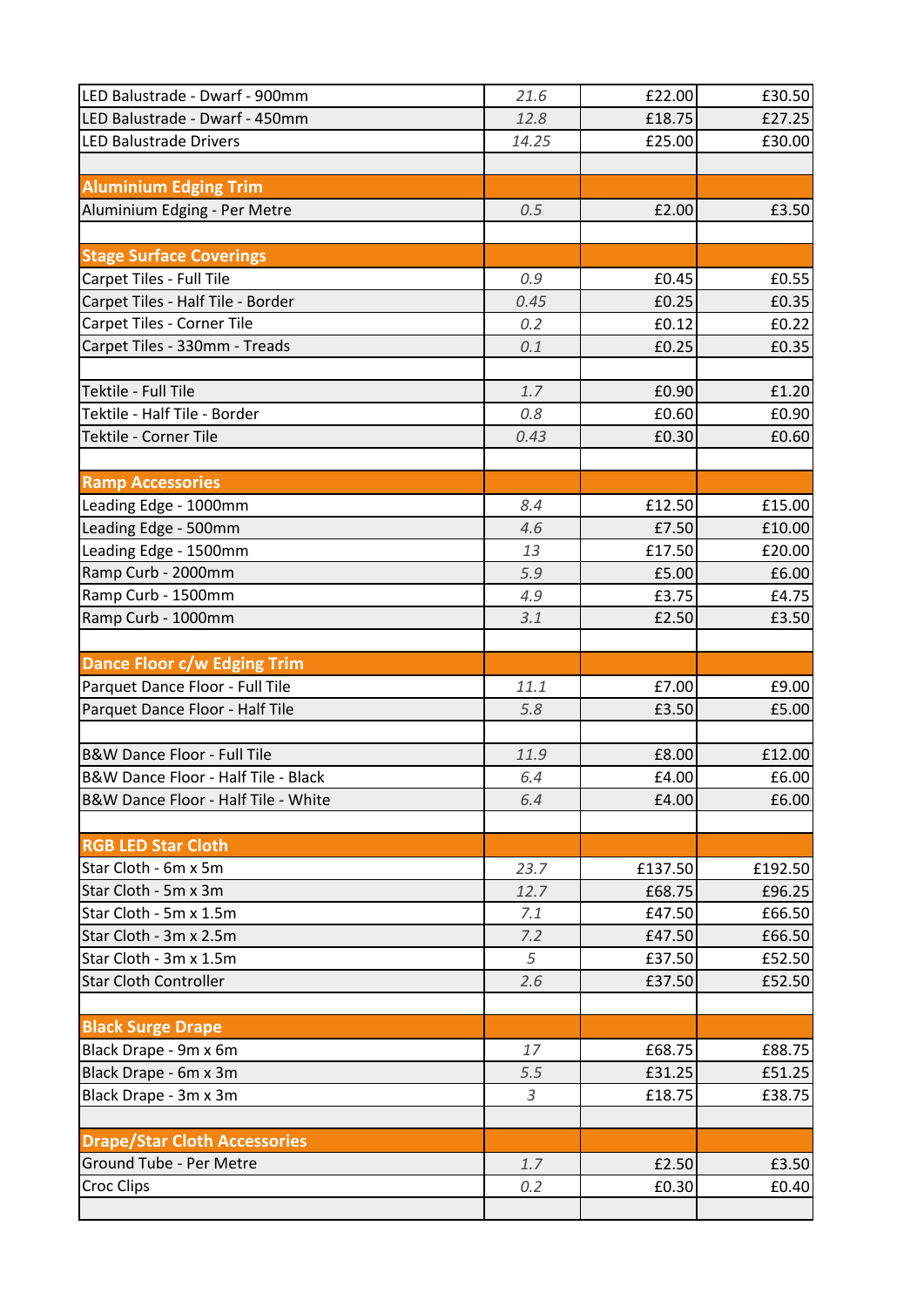| <b>Door Frames</b>                               |                |        |        |
|--------------------------------------------------|----------------|--------|--------|
| Standard Double Door Frame - 2 Legs and 1 Header | 42.5           | £62.50 | £87.50 |
| Single Door Frame - 2 Legs and 1 Header          | 37             | £62.50 | £87.50 |
| LED Fire Exit Signs c/w Black Surround           | $\overline{4}$ | £6.25  | £8.75  |
|                                                  |                |        |        |
| <b>Stock Set Flats - Covered in White PVC</b>    |                |        |        |
| 6ft x 500mm Flat                                 | 5              | £25.00 | £35.00 |
| 6ft x 1000mm Flat                                | 10             | £31.25 | £43.75 |
| 7ft x 500mm Flat                                 | 5.5            | £28.00 | £39.00 |
| 7ft x 1000mm Flat                                | 11             | £34.50 | £48.00 |
| 8ft x 500mm Flat                                 | 7.2            | £31.25 | £43.75 |
| 8ft x 750mm Flat                                 | 8.8            | £34.50 | £48.00 |
| 8ft x 1000mm Flat                                | 12             | £37.50 | £52.50 |
| 9ft x 500mm Flat                                 | 6.5            | £34.50 | £48.00 |
| 9ft x 750mm Flat                                 | 9.75           | £37.50 | £52.50 |
| 9ft x 1000mm Flat                                | 13             | £40.50 | £56.70 |
| 10ft x 500mm Flat                                | 7.15           | £37.50 | £52.50 |
| 10ft x 750mm Flat                                | 10.7           | £40.50 | £56.70 |
| 10ft x 1000mm Flat                               | 14.3           | £43.75 | £61.25 |
| 11ft x 500mm Flat                                | 7.75           | £40.50 | £56.70 |
| 11ft x 1000mm Flat                               | 15.5           | £47.00 | £65.80 |
| 12ft x 500mm Flat                                | 12.8           | £40.50 | £56.70 |
| 12ft x 750mm Flat                                | 19.2           | £47.00 | £65.80 |
| 12ft x 1000mm Flat                               | 16.8           | £50.00 | £70.00 |
| 13ft x 500mm Flat                                | 8.75           | £43.75 | £61.25 |
| 13ft x 1000mm Flat                               | 17.5           | £53.00 | £74.20 |
| 14ft x 500mm Flat                                | 9.65           | £47.00 | £65.80 |
| 14ft x 1000mm Flat                               | 19.3           | £56.25 | £78.75 |
| 15ft x 500mm Flat                                | 11.2           | £47.00 | £65.80 |
| 15ft x 1000mm Flat                               | 22.4           | £59.50 | £83.30 |
| 16ft x 500mm Flat                                | 11.2           | £50.00 | £70.00 |
| 16ft x 1000mm Flat                               | 22.4           | £62.50 | £87.50 |
|                                                  |                |        |        |
| <b>Curved Set Flats</b>                          |                |        |        |
| 7ft x 1000mm Concaved Curve L/H                  |                | £37.50 | £52.50 |
| 7ft x 1000mm Concaved Curve R/H                  |                | £37.50 | £52.50 |
| 8ft x 1000mm Concaved Curve L/H                  |                | £40.50 | £56.70 |
| 8ft x 1000mm Concaved Curve R/H                  |                | £40.50 | £56.70 |
| 10ft x 1000mm Concaved Curve L/H                 |                | £47.00 | £65.80 |
| 10ft x 1000mm Concaved Curve R/H                 |                | £47.00 | £65.80 |
| 13ft x 1000mm Concaved Curve L/H                 |                | £56.25 | £78.75 |
| 13ft x 1000mm Concaved Curve L/H                 |                | £56.25 | £78.75 |
|                                                  |                |        |        |
| <b>Stage Set Accessories</b>                     |                |        |        |
| G-Clamps                                         | 0.5            | £0.60  | f1.20  |
| <b>Extendable Brace</b>                          | $\overline{3}$ | £6.25  | £8.75  |
| French Brace - 10ft                              | 11.1           | £6.25  | £8.75  |
| French Brace - 12ft                              | 11.6           | £6.25  | £8.75  |
| <b>Stage Weights</b>                             | 12.5           | £2.50  | £3.50  |
| Ground Row - Per Metre                           |                | £3.75  | £5.25  |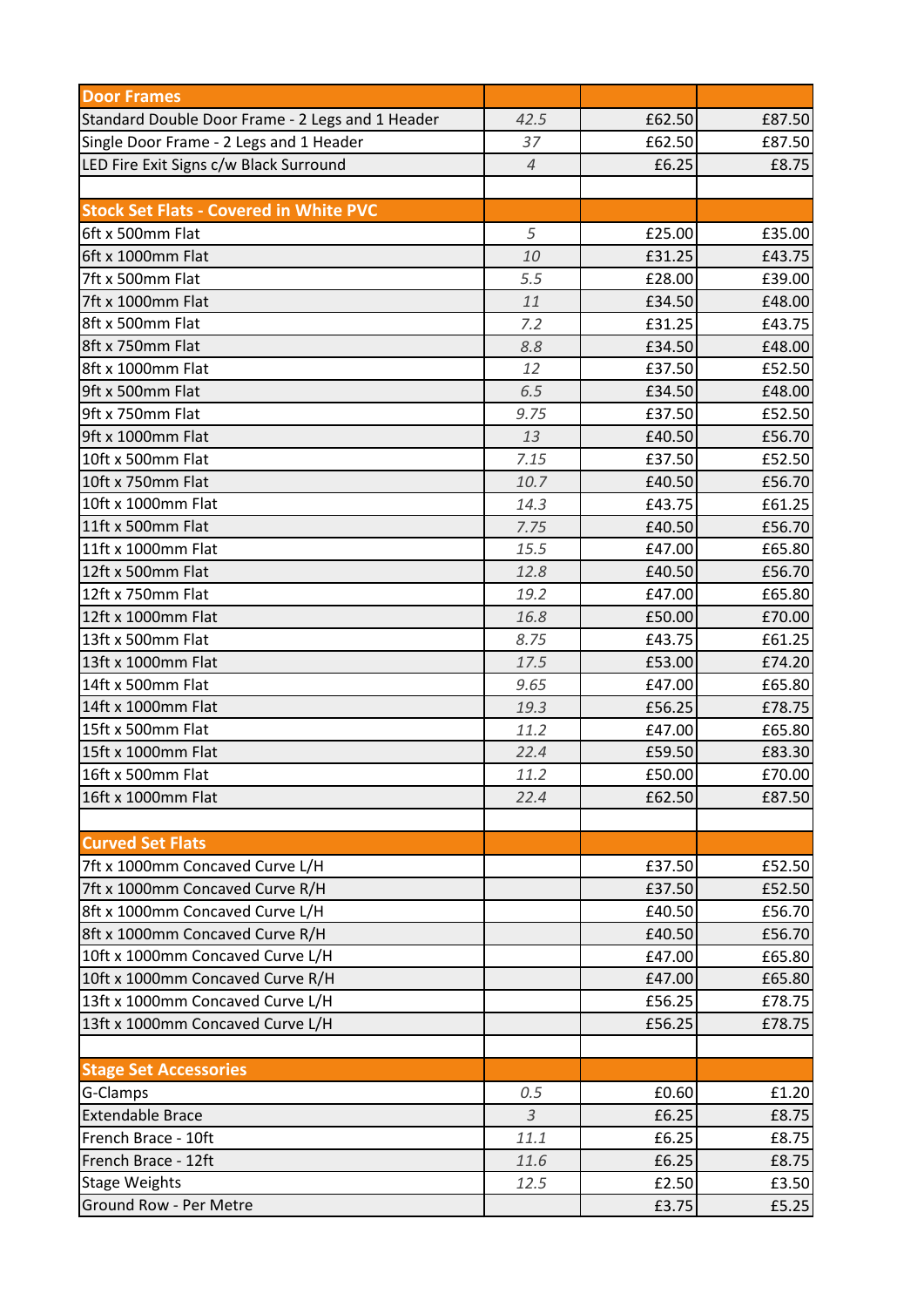| <b>Set Screen Headers and Bases</b> |                               |        |        |
|-------------------------------------|-------------------------------|--------|--------|
| 13ft x 250mm Flat                   | 6                             | £25.00 | £35.00 |
| 13ft x 230mm Flat                   | 6.1                           | £25.00 | £35.00 |
| 13ft x 155mm Flat                   | 4                             | £25.00 | £35.00 |
| 13ft x 135mm Flat                   | 2.1                           | £25.00 | £35.00 |
| 12ft x 755mm Flat                   | 19.2                          | £37.50 | £52.50 |
| 12ft x 475mm Flat                   | $\mathcal G$                  | £25.00 | £35.00 |
| 12ft x 375mm Flat                   | 8.2                           | £25.00 | £35.00 |
| 12ft x 310mm Flat                   | 8                             | £25.00 | £35.00 |
| 12ft x 275mm Flat                   | 7.5                           | £25.00 | £35.00 |
| 12ft x 265mm Flat                   | 7.5                           | £25.00 | £35.00 |
| 12ft x 255mm Flat                   | 7.5                           | £25.00 | £35.00 |
| 12ft x 220mm Flat                   | $\overline{7}$                | £25.00 | £35.00 |
| 12ft x 155mm Flat                   | 6.5                           | £25.00 | £35.00 |
| 12ft x 150mm Flat                   | 6.5                           | £25.00 | £35.00 |
| 10ft x 665mm Flat                   | 12                            | £22.50 | £31.50 |
| 10ft x 610mm Flat                   | 12                            | £22.50 | £31.50 |
| 10ft x 375mm Flat                   | 9                             | £22.50 | £31.50 |
| 10ft x 370mm Flat                   | $\mathcal{G}$                 | £22.50 | £31.50 |
| 10ft x 320mm Flat                   | 7.5                           | £22.50 | £31.50 |
| 10ft x 263mm Flat                   | 6.5                           | £22.50 | £31.50 |
| 10ft x 250mm Flat                   | 6                             | £22.50 | £31.50 |
| 10ft x 220mm Flat                   | 6                             | £22.50 | £31.50 |
| 10ft x 190mm Flat                   | 5.5                           | £22.50 | £31.50 |
| 10ft x 165mm Flat                   | 5.4                           | £22.50 | £31.50 |
| 10ft x 115mm Flat                   | 5.2                           | £22.50 | £31.50 |
| 8ft x 340mm Flat                    | 6                             | £20.00 | £28.00 |
| 8ft x 330mm Flat                    | 6                             | £20.00 | £28.00 |
| 8ft x 305mm Flat                    | 5.5                           | £20.00 | £28.00 |
| 8ft x 150mm Flat                    | 4.5                           | £20.00 | £28.00 |
| 7ft x 270mm Flat                    | 4.5                           | £20.00 | £28.00 |
| 6ft x 215mm Flat                    | $\overline{4}$                | £20.00 | £28.00 |
| 6ft x 110mm Flat                    | $\mathfrak{Z}$                | £20.00 | £28.00 |
|                                     |                               |        |        |
| <b>Scaffold Ground Support</b>      |                               |        |        |
| Adjustable Base Plates              | 4.2                           | £6.25  | £8.75  |
| <b>Stage Weights</b>                | 12.5                          | £2.50  | £3.50  |
| Scaffold Tube - Per Metre           | 1.7                           | £1.00  | £1.40  |
| Scaffold - Rigid Coupler            | $\ensuremath{\mathnormal{1}}$ | £0.60  | £0.90  |
| Scaffold - Swivel Coupler           | $\mathbf{1}$                  | £0.60  | £0.90  |
| Scaffold - Straight Coupler         | $\mathbf{1}$                  | £0.60  | £0.90  |
|                                     |                               |        |        |
| <b>Key Clamp Fittings</b>           |                               |        |        |
| Key Clamp - 90° Elbow               | $\mathbf{1}$                  | £1.50  | £2.10  |
| Key Clamp - Side Outlet Elbow       | $\mathbf{1}$                  | £1.50  | £2.10  |
| Key Clamp - Straight Coupler        | $\mathbf{1}$                  | £1.50  | £2.10  |
| Key Clamp - 3 way Tee               | $\mathbf{1}$                  | £1.50  | £2.10  |
| Key Clamp - Single Swivel Socket    | $\mathbf{1}$                  | £1.50  | £2.10  |
| Key Clamp - 90° Side Outlet Tee     | $\mathbf{1}$                  | £1.50  | £2.10  |